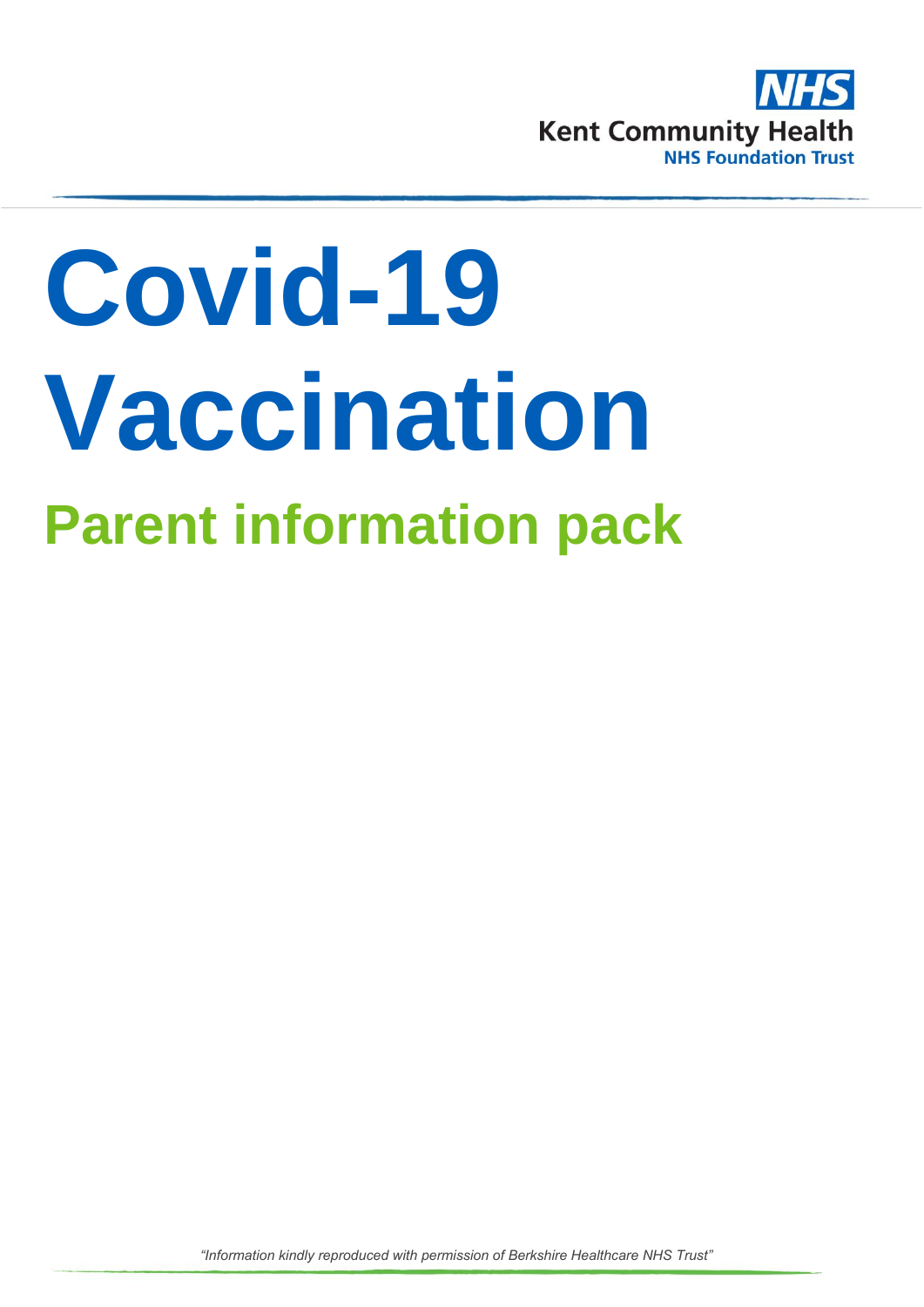## **Dear Parent/ Carer**

As many of you will be aware aware via national and local news on the 13<sup>th</sup> September 2021 the Chief Medical Officers (CMOs) for England, Scotland, Wales, and Northern Ireland recommended a single Pfizer dose for all children aged 12 to 15. The CMOs made this decision following consultation with several independent experts from a range of clinical and public health professions across the UK including the Royal College of Paediatrics and Child Health, Directors of Public Health, and representatives from the JCVI (Joint committee on vaccinations and immunisations). They also reviewed data from the Office for National Statistics and published data on the impact of COVID-19 on education.

Education is one of the most important drivers of improved public health and mental health. Evidence from clinical and public health colleagues, general practice, child health and mental health consistently highlights the massive impact that absent, or disrupted, face-to-face education has had on the welfare and mental health of many children and young people. This is despite remarkable efforts by parents and teachers to maintain education in the face of disruption.

It is likely vaccination will help reduce transmission of COVID-19 in schools which are attended by children and young people aged 12 to 15 years. COVID-19 is a disease which can be very effectively transmitted by mass spreading events, especially with Delta variant. Having a significant proportion of pupils vaccinated is likely to reduce the probability of such events which are likely to cause local outbreaks in, or associated with, schools. They will also reduce the chance an individual child gets COVID-19. This means vaccination is likely to reduce (but not eliminate) education disruption. The additional likely benefits of reducing educational disruption, and the consequent reduction in public health harm from educational disruption, on balance provide sufficient extra advantage in addition to the marginal advantage at an individual level identified by the JCVI to recommend in favour of vaccinating all 12–15-year-olds with a single dose of a covid-19 vaccination.

[https://www.gov.uk/government/publications/universal-vaccination-of-children-and-young-people](https://www.gov.uk/government/publications/universal-vaccination-of-children-and-young-people-aged-12-to-15-years-against-covid-19)[aged-12-to-15-years-against-covid-19](https://www.gov.uk/government/publications/universal-vaccination-of-children-and-young-people-aged-12-to-15-years-against-covid-19)

Following the above recommendation, the School-aged immunisation team will be visiting all secondary schools across Kent and Medway over the next 6 weeks to offer all students in years 8- 11 a single dose of covid-19 vaccine. No vaccines will be administered without valid consent (see consent section for further details). Consent will be captured via our electronic consent system, which will be shared via our school e-consent letter (emailed via school). The vaccine is not licensed for anyone less than 12 years, therefore pupils in Year 7, who have reached their 12<sup>th</sup> birthday, will be called at the end of the programme, after half term.

Your support helps us protect the health of all the children within your school. By providing protection against vaccine preventable diseases, everyone should see a positive impact on school attendance for pupils and staff.

#### **Yours Sincerely**

**Kent and Medway School-aged Immunisation Team**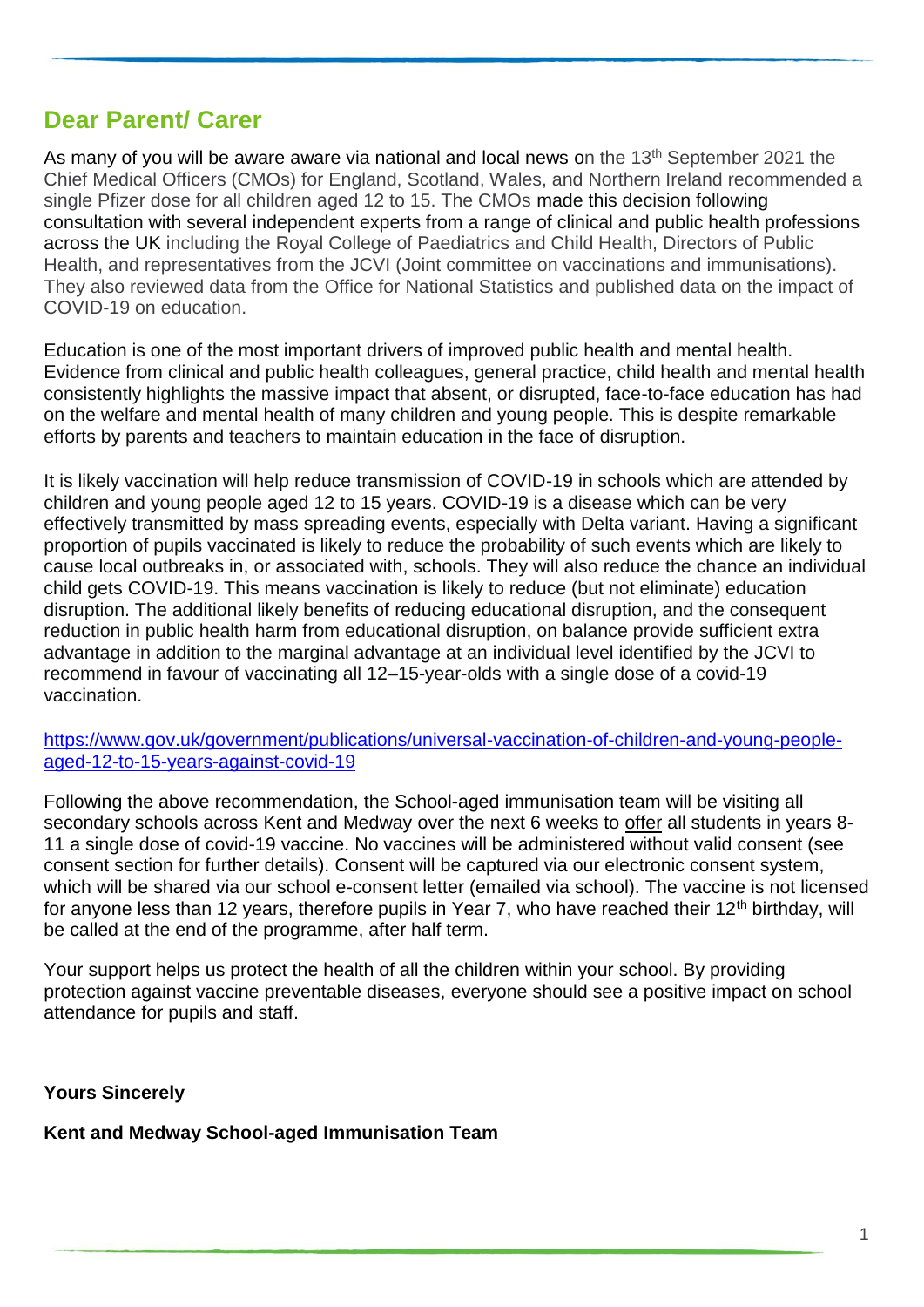# **Covid-19 Vaccine**

All children aged 12-15 will be offered a single dose of the Comirnaty® (Pfizer®) Covid-19 vaccine.

Immunisation is a cornerstone of public health. It is one of the most successful and cost-effective health protection interventions and high immunisation rates are key to preventing the spread of infectious disease, complications and possible early death among individuals. High immunisation rates are also vital in protecting the population's health through both individual and herd immunity.

The COVID-19 vaccination will reduce the chance of your child suffering from COVID-19 disease. It may take a few weeks for their body to build up some protection from the vaccine. They should get good protection from the first dose.

Like all medicines, no vaccine is completely effective – some people may still get COVID-19 despite having a vaccination, but this should be less severe. Further information is available on symptoms on NHS.UK.

The vaccines do not contain organisms that grow in the body, and so are safe for children and young people with disorders of the immune system. These people may not respond so well to the vaccine but it should offer them protection against severe disease.

#### Side Effects

Like all medicines, vaccines can cause side effects. Most of these are mild and short-lived, and not everyone gets them. With the vaccine we use in under-18s, side effects are more common with the second dose.

#### Very common side effects include:

- painful, heavy feeling and tenderness in the arm at injection site
- feeling tired
- headache
- general aches, or mild flu like symptoms

The above can be safely managed by plenty of fluids, home remedies such as Paracetamol and/or Ibuprofen (following the dosing instructions) and moving the arm. They usually resolve within 24-48 hours.

#### Less common side effects:

Following administration of Pfizer vaccine to protect against Covid 19 there have been very rare reports of the following side effects and usually a few days after the second dose:

- Shortness of breath
- Chest pain
- Feelings of having a fast beating or pounding heart

Most symptoms are short-lived and will resolve spontaneously with some rest and simple treatments. However, should your son/daughter experience any of these symptoms, and you are concerned, please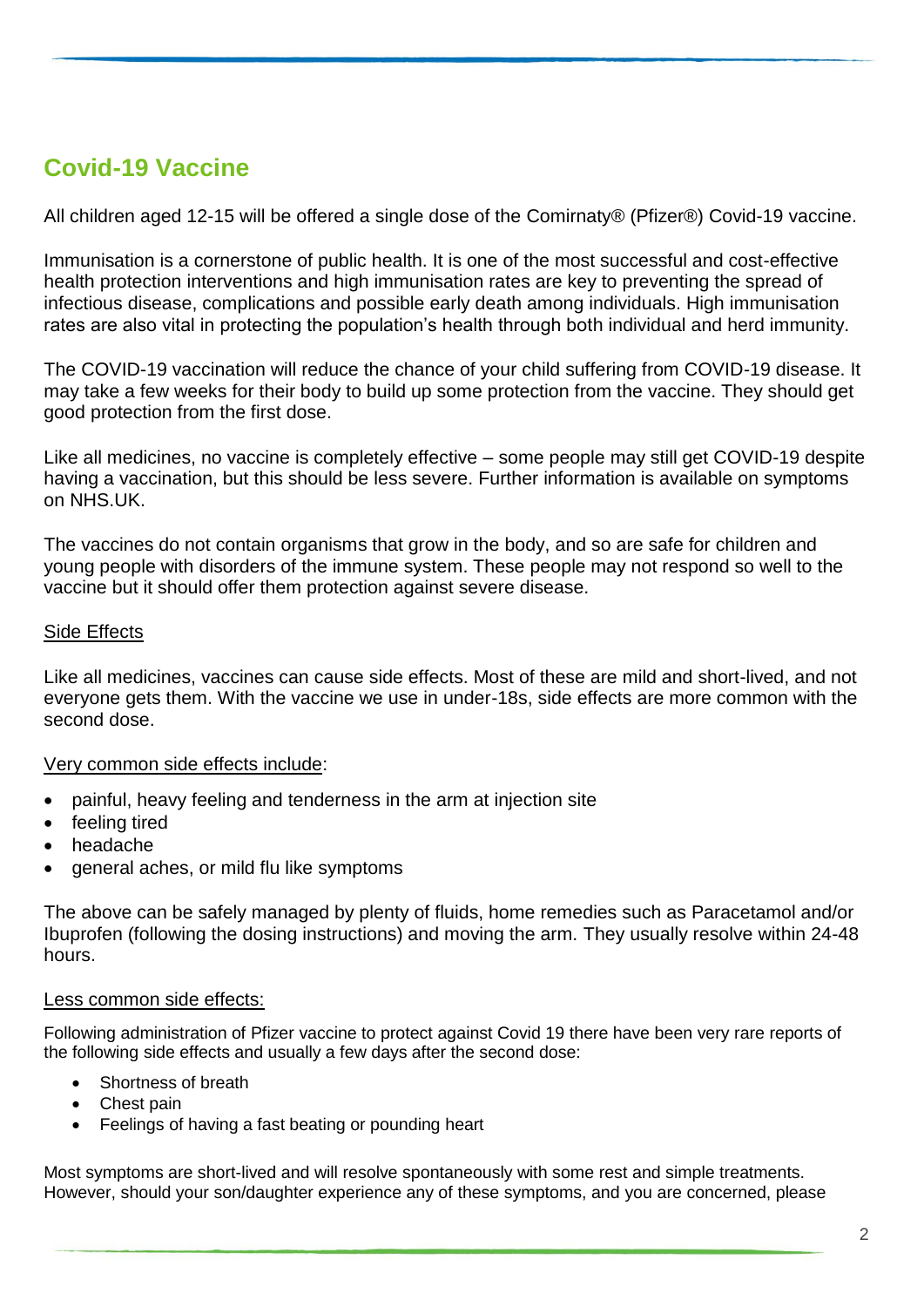contact your GP or NHS111 and explain that he/she has recently been vaccinated with Comirnaty® (Pfizer®) vaccine. More information about the Pfizer vaccination can be found here: [COVID-19 vaccination: a guide for](https://www.gov.uk/government/publications/covid-19-vaccination-resources-for-children-and-young-people/covid-19-vaccination-a-guide-for-eligible-children-and-young-people-aged-12-to-17#consent)  [eligible children and young people aged 12 to 17 -](https://www.gov.uk/government/publications/covid-19-vaccination-resources-for-children-and-young-people/covid-19-vaccination-a-guide-for-eligible-children-and-young-people-aged-12-to-17#consent) GOV.UK (www.gov.uk)



## **For further information including vaccine components see below:**

Patient information leaflet - [https://www.gov.uk/government/publications/regulatory-approval-of](https://www.gov.uk/government/publications/regulatory-approval-of-pfizer-biontech-vaccine-for-covid-19/patient-information-leaflet-for-covid-19-vaccine-pfizerbiontech)[pfizer-biontech-vaccine-for-covid-19/patient-information-leaflet-for-covid-19-vaccine-pfizerbiontech](https://www.gov.uk/government/publications/regulatory-approval-of-pfizer-biontech-vaccine-for-covid-19/patient-information-leaflet-for-covid-19-vaccine-pfizerbiontech)

## **Consent**

## **How does the consent process work?**

All parents or those with parental responsibility are asked for consent and will usually make this decision, jointly with their children. The [information leaflet](https://berkshirehealthcare.sharepoint.com/sites/ImmunisationService/Shared%20Documents/General/SD%20Mig/Covid-19/COVID-19%20vaccination%20–%20A%20guide%20for%20children%20and%20young%20people%20(publishing.service.gov.uk)) is addressed to your child (as the recipient of the vaccine) and encourages them to discuss the decision about the vaccine with you.

In secondary schools, some older children may be sufficiently mature to provide their own consent. This sometimes occurs if a parent has not returned a consent form, but the child still wishes to have the vaccine on the day of the session. Every effort will be made to contact you to seek your verbal consent. This is a well-established process which is used in other school-based vaccination programmes.

## **What happens if I do not consent, but my child wants to be vaccinated?**

Young people who understand fully what is involved in a proposed procedure, such as vaccination, can legally give consent. This is known as 'Gillick competence'. Trained professionals within the School-aged immunisation team, with expertise in vaccinating children will speak to the child. The nurse/practitioner will assess a young person's capacity and understanding of the benefits and risks to the vaccine prior to enabling self-consent (this is known as assessing their Gillick competence), based on this assessment, the nurse will be responsible for deciding the appropriateness of administering the vaccine. Young people are encouraged to discuss with their parents/carers.

No child will be coerced into consent, his/her consent must be voluntary to be legal. Where consent is not received, and the child is not Gillick competent or does not want to be vaccinated, the immunisation will not be given.

You can read more about Gillick competence Consent to treatment - [Children and young people -](https://www.nhs.uk/conditions/consent-to-treatment/children/) [NHS \(www.nhs.uk\).](https://www.nhs.uk/conditions/consent-to-treatment/children/)

This is a well-established process which is used in other school-based vaccination programmes.

## **Handy Tips for preparing your son/daughter for Covid-19 vaccination**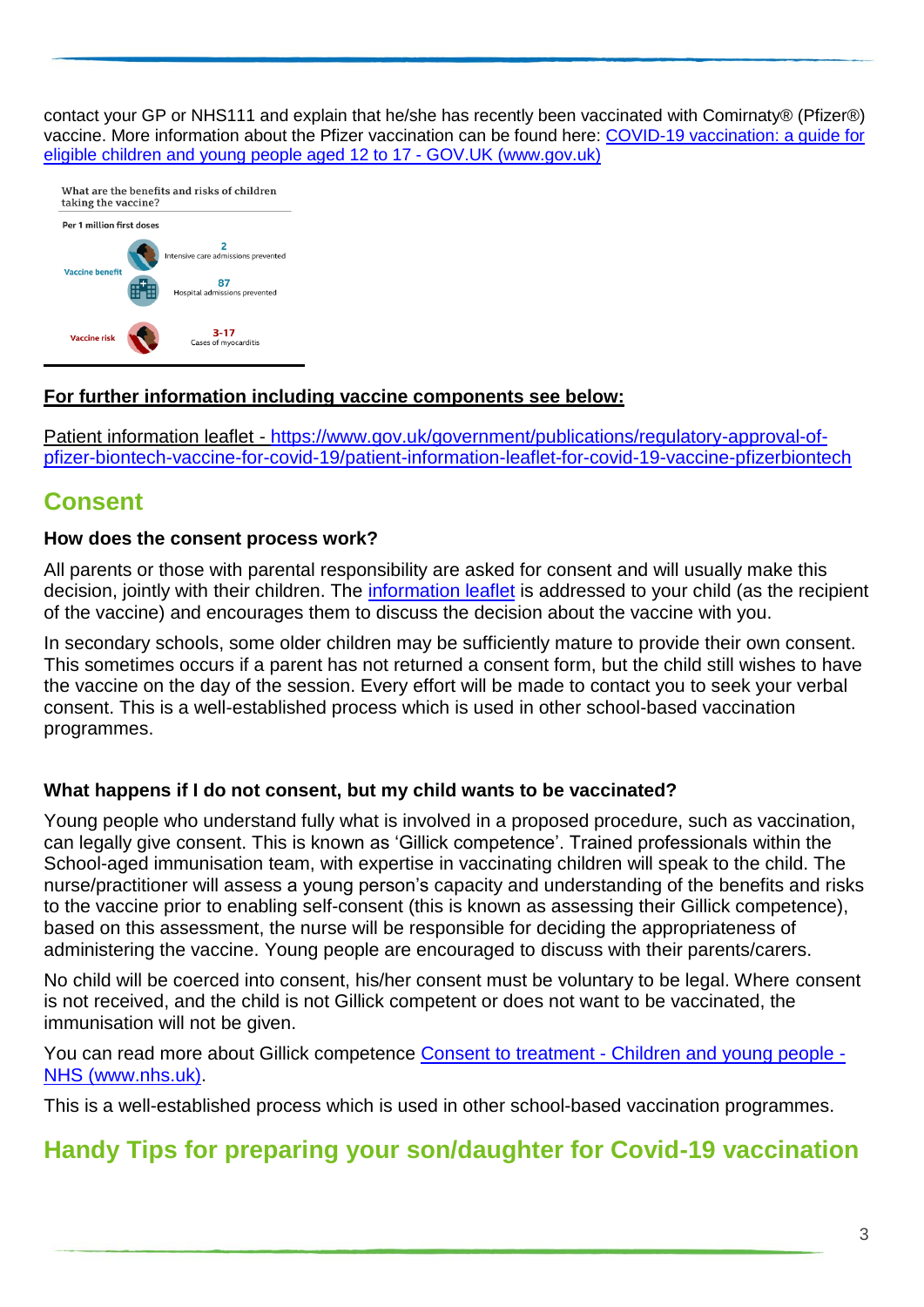- Ensure your son/daughter tells us on the day if he/she has had a laboratory confirmed positive PCR test since you provided your consent and within 28 days before the planned immunisation
- Encourage them to have breakfast and drink regularly throughout the school day.
- Ask him/her to wear short-sleeved and loose-fitting shirt to allow us to be able to get to the top of his/her arm. The injection is usually given in the arm they do not write with.
- If he/she is known to suffer with severe needle phobia, or prone to fainting please speak to school as we can arrange for your child to be vaccinated earlier within the day
- Help them with strategies for staying calm during the vaccination it's natural to worry but we want your arm to be as relaxed as possible
- Let your child know what's going to happen in simple language for example, "you may feel a sharp scratch that will go away very fast"

## **Sharing personal and health information**

The school-aged immunisation service is part of the NHS, to fulfil our function we need for and record personal and health information for children and young people who access our services. This helps us treat them now and in the future. The information relating to your child's vaccination status will be added to the national database, which ultimately feeds into his/her GP records to help them provide an individual with the best care possible. However, we only provide appropriate information required to support their care and treatment. As an NHS Trust we are governed by and compliant with the General Data Protection Regulations (GDPR).

Schools have the legal right\* to release personal information to us so we can assure that everyone eligible and their parents or carers have been given the information and opportunity to be vaccinated, understand the risks of not being vaccinated, and have had the chance to ask any questions about vaccination.

\*Under General Data Protection Regulation (GDPR), schools can provide non-sensitive student data with or without consent from parents. Article 6 (1) (e) states that "the processing is necessary for you to perform a task in the public interest or for your official functions, and the task or function has a clear basis in law." GDPR also governs how the information is stored, managed and processed. This relates to sensitive information such as ethnicity, whether a child has Special Educational Needs, and pupil premium.

To find out more about how we may use personal information, please see the Kent Community Health NHS Foundation Trust (KCHFT) ["What happens to personal information held about you?"](https://www.kentcht.nhs.uk/leaflet/what-happens-to-personal-information-held-about-you/) and [legal information.](https://www.kentcht.nhs.uk/legal/)

If you have further queries, please contact Kent Community Health NHS Foundation Trust data protection officer on [kentchft.dataprotectionofficer@nhs.net](mailto:kentchft.dataprotectionofficer@nhs.net) or 01622 211923.

# **Covid-19 Vaccine FAQs**

**Where can I find information on COVID-19 vaccination for children and adults?**

The NHS [leaflets](https://www.gov.uk/government/publications/covid-19-vaccination-resources-for-children-and-young-people) provide more information for parents and children on the vaccine, including how it works and what to expect after COVID-19 vaccination. There are accessible versions of the consent form and leaflets available for those with a learning disability or who live with autism. There are braille and British Sign Language (BSL) videos to order or download. Translations will also available.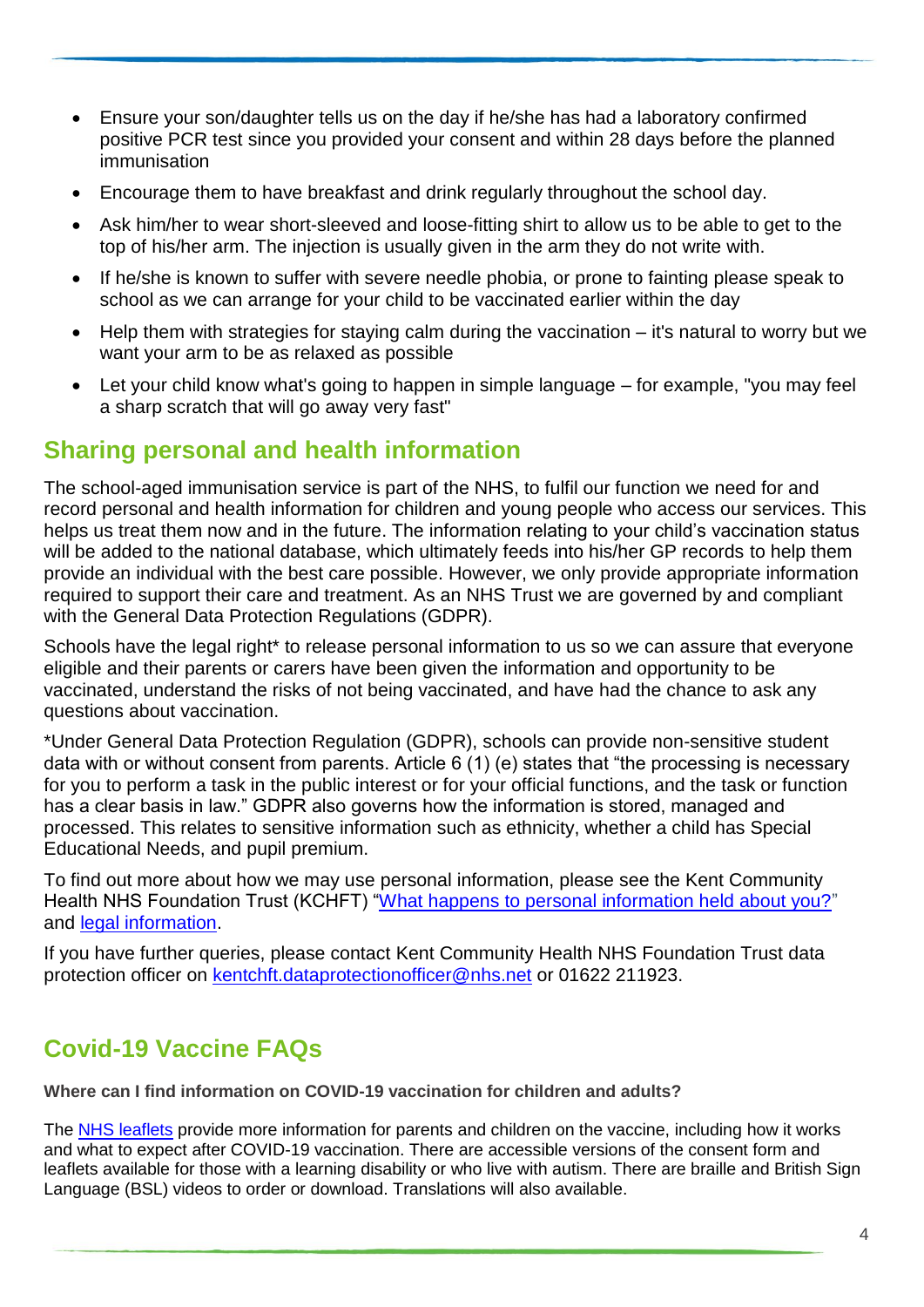#### COVID-19 vaccination – [A guide for children and young people \(publishing.service.gov.uk\)](https://assets.publishing.service.gov.uk/government/uploads/system/uploads/attachment_data/file/1017171/PHE_12073_COVID-19_guide_for_all_CYP.pdf)

[What to expect after your COVID-19 vaccination –](https://assets.publishing.service.gov.uk/government/uploads/system/uploads/attachment_data/file/1008090/PHE_12073_COVID-19_What_to_expect_CYP_leaflet.pdf) Advice for children and young people [\(publishing.service.gov.uk\)](https://assets.publishing.service.gov.uk/government/uploads/system/uploads/attachment_data/file/1008090/PHE_12073_COVID-19_What_to_expect_CYP_leaflet.pdf) 

#### **When do the vaccinations need to be given?**

The COVID-19 vaccinations for children aged 12-15 will commence around the  $22<sup>nd</sup>$  September and will run across all secondary schools for around 6- 8 weeks. You will be provided with the date of your child's planned school session.

It is important to note that this academic year the SAI team will also be offering the nasal flu vaccine to all students in years 7-11 to help reduce the incidence and transmission of flu this winter. Following national approval where dual consent has been received for nasal flu and Covid-19 vaccine, these will be administered at the same session. Further information about the annual childhood flu programme is available here:

#### <https://www.kentcht.nhs.uk/service/immunisation-team/school-age-flu/>

#### **Who will be giving the vaccine to the children?**

The programme will be delivered by an NHS commissioned School-aged Immunisation team (SAI) which will include nurses, healthcare support workers, administrative staff, and other associated professionals who specialise in the delivery of school age vaccinations. The team will administer the vaccination according to nationally agreed standards. Staff are appropriately qualified, trained (including in safeguarding) and experienced in vaccinating children and young people. Staff administering the vaccine will be wearing appropriate personal protective equipment.

#### **How will the SAIS provider team identify the children to be vaccinated?**

The electronic consent will be emailed out to parents and carers of all eligible students via your school (with your unique school code) and an electronic consent form will need to be completed for each individual child, who is eligible for vaccination. The form will need to be completed at least 72 hours in advance of your child's school session to allow time for the clinical nursing team to triage and ensure that your child can receive the vaccination safely. If you do not wish for your child to be vaccinated, then non-consent can also be provided by the same link.

The team will then have a list of all children for whom consent has been received in advance of the immunisation session.

#### **What about those children turning 12 years of age within the school year, after the date of the vaccination session?**

SAIS providers will offer vaccination to all children aged 12 years and over on the day of the school visit. However young people in year 7 may be 11 at the time the consent form is sent out and turning 12 when the session takes place, which means that we cannot guarantee a safe system of only consenting those students who will be 12 at the time of the session. Therefore, the cohort of year 7 students who will have turned 12 between the 1<sup>st</sup> September and the 22<sup>nd</sup> October will be offered an alternative model of delivery by the School-aged immunisation team and will be contacted separately.

A follow-up offer will be made to any children who miss the first vaccination in their school. This will help to ensure that the following pupils can access the vaccine:

- those turning 12 years after the session
- those who were absent from school on the day